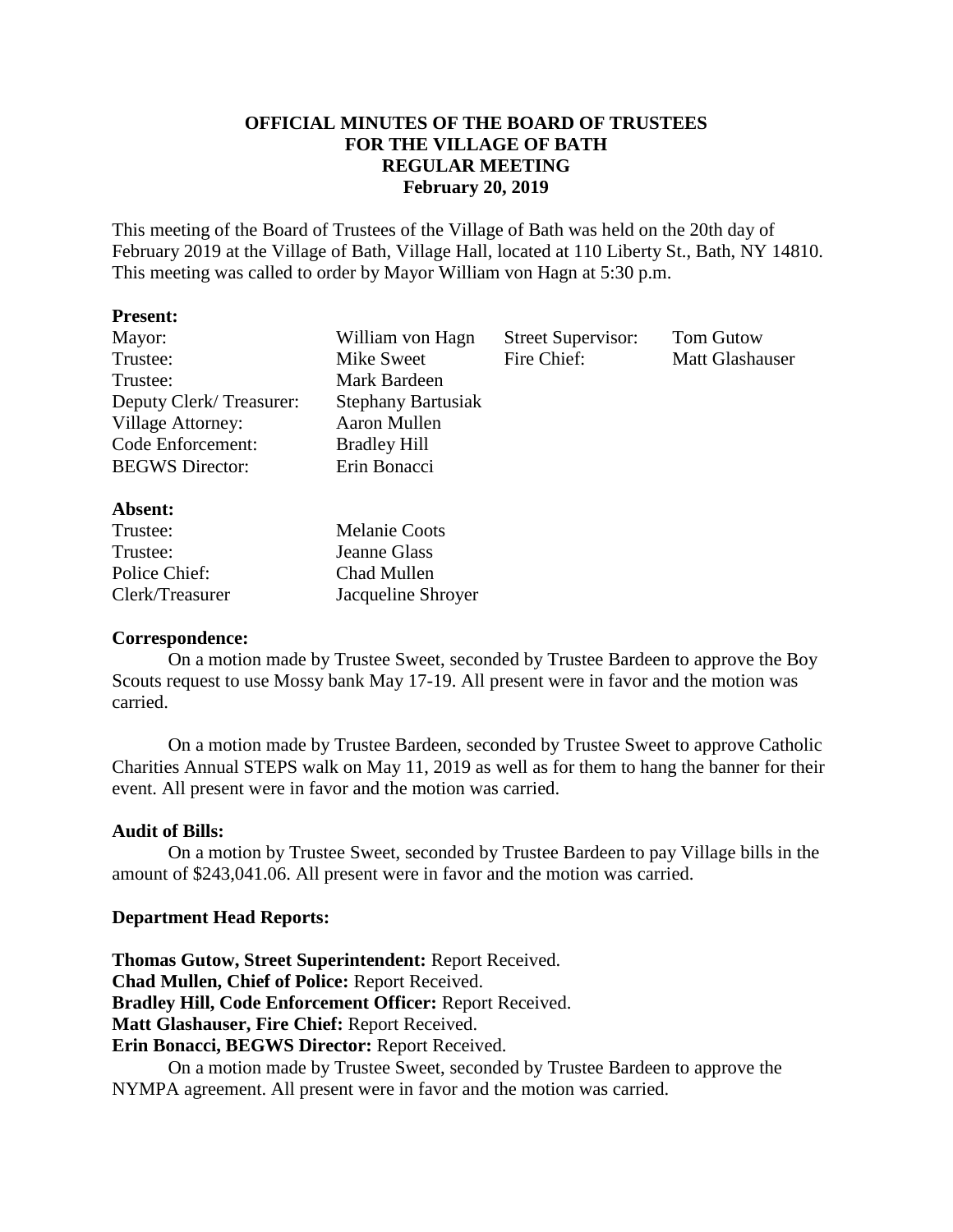# **Jacqueline Shroyer, Clerk Treasurer:** Report Received.

Motion made by Trustee Bardeen, seconded by Trustee Sweet to approve the following budget modifications. All present were in favor and the motion was carried.

Budget Transfer for \$335.00 from A3620.4 Safety Inspection – Contractual to A3620.45 Safety Inspection – Telephone to cover cell phone expense.

Budget Transfer for \$1000.00 from A1990.4 Contingent Account to A1450.4 Elections – Contractual to cover special election for justice position.

Budget Transfer for \$689.07 from A 9015.8 Police & Fire Retirement to A3120.412 Police Supplies to cover extra expenses for camera installation.

Budget Modification:

Increase A5112.4 CHIPS by \$22,080.91

Increase A3501 CHIPS by \$22,080.91

To cover actual amount being reimbursed by CHIPS.

## **New Business:**

## **Steuben County MOU- Centeralized Booking**

On a motion made by Trustee Sweet, seconded by Trustee Bardeen to approve the Memorandum of Agreement between the Steuben County Sheriff and Local and State Police Agencies. All present were in favor and the motion was carried.

## **Hunt Engineer Bathroom Specs**

On a motion made by Trustee Sweet, seconded by Trustee Bardeen to approve Hunts proposal for Professional Services for bathrooms and masonry renovations project, for the fee of \$3,500. All present were in favor and the motion was carried.

## **Retract Truck Bid**

On a motion made by Trustee Bardeen, seconded by Trustee Sweet to retract the Motion made for the Police truck bid from January 22, 2019. All present were in favor and the motion was carried.

## **Police Vehicle Bid**

On a motion made by Trustee Sweet and seconded by Trustee Bardeen to approve the bid on a new police vehicle for \$35,452.11. All present were in favor and the motion was carried.

## **Laptop**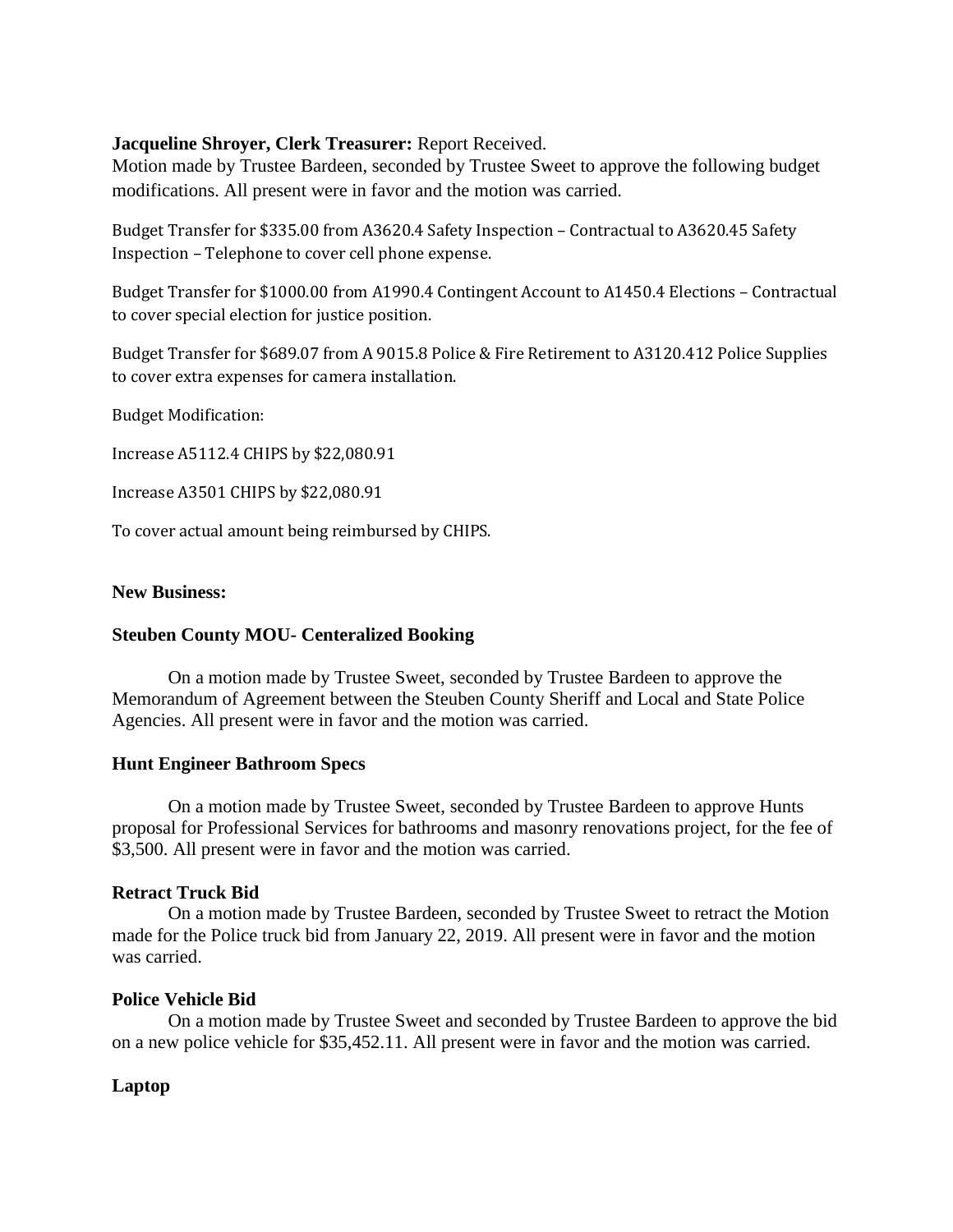On a motion made by Trustee Bardeen, seconded by Trustee Sweet to approve the purchase of a new laptop for Chief Mullen. All present were in favor and the motion was carried.

#### **Training for Code Enforcement**

On a motion made Trustee Bardeen, seconded by Trustee Sweet to approve training for Brad Hill March 10-13, 2019. All present were in favor and the motion was carried.

## **Temporary Full Time Police MOU**

On a motion made by Trustee Bardeen, seconded by Trustee Sweet to approve Nicholas Muhleisen to temporary full time police officer. All present were in favor and the motion was carried.

# **Police Training**

On a motion made by Trustee Sweet and seconded by Trustee Bardeen to approve PO Ryan Andrews and PO Christopher Daloia to attend Drug Interdiction and Conducting Complete Traffic Stops training. All present were in favor and the motion was approved.

On a motion made by Trustee Sweet seconded by Trustee Bardeen to approve Chief Chad Mullen, Sgt. Gregory Fonseca and Sgt. Gregory Kulikowski to attend NY State DCJS Use of Force Updates. All present were in favor and the motion was carried.

On a motion made by Trustee Bardeen, seconded by Trustee Sweet to approve Inv. Colin Taft's training March 4-8, 2019. All present were in favor and the motion was carried.

## **Camera Maintenance**

On a motion made by Trustee Sweet, seconded by Trustee Bardeen to approve the camera maintenance agreement. All present were in favor and the motion was carried.

## **Budget Modification**

On a motion made Trustee Bardeen seconded by Trustee Sweet to approve transferring \$1,328.38 to A1620.43 from A9015.8 to cover the camera maintenance agreement. . All present were in favor and the motion was carried.

## **Termination of Part Time Court Clerk**

On a motion made by Trustee Bardeen, seconded by Trustee Sweet to approve the termination of part time court clerk Mary Kinney. All present were in favor and the motion was carried.

## **Hire of Part Time Court Clerk**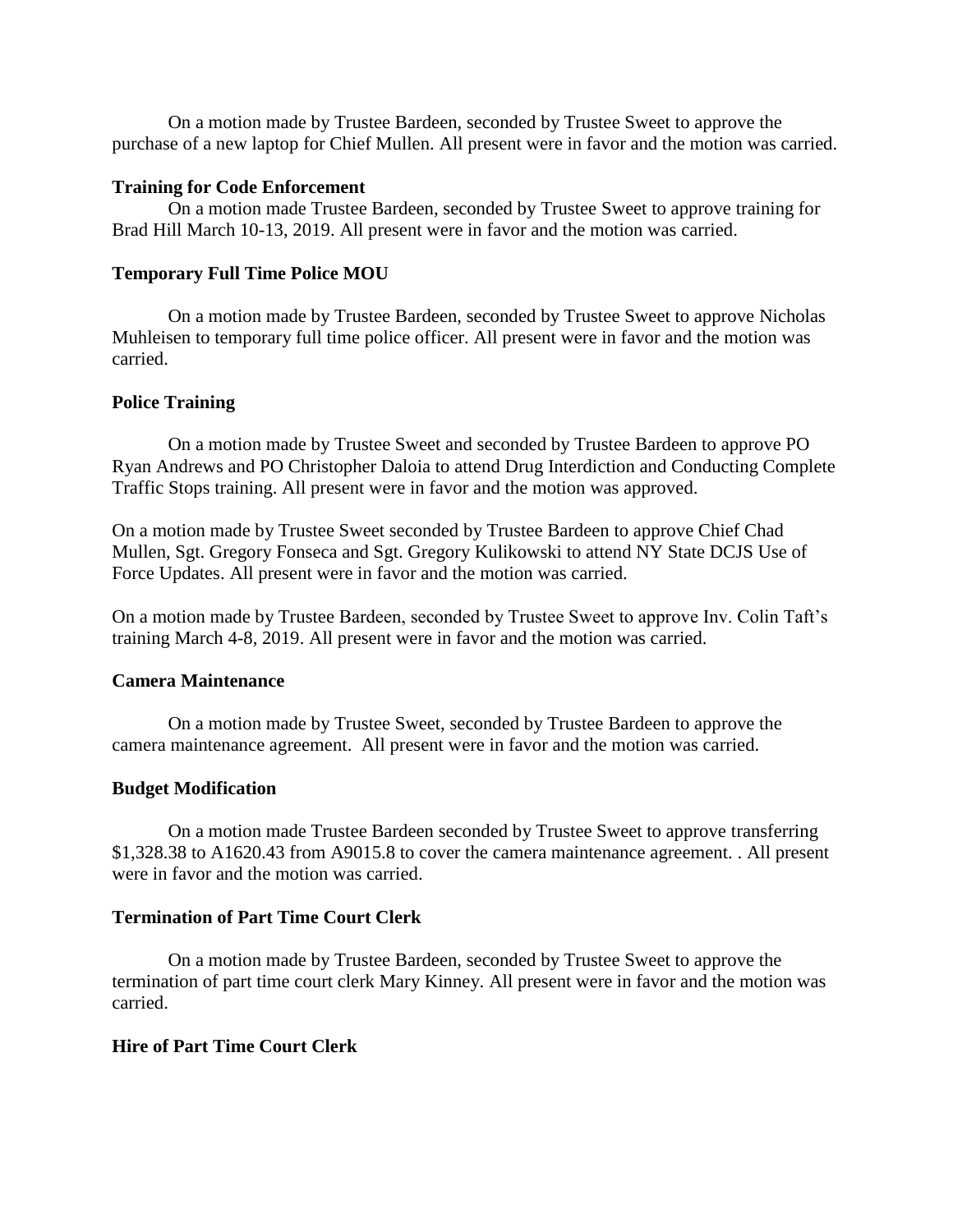On a motion made by Trustee Sweet, seconded by Trustee Bardeen to accept the hiring of part time court clerk, Brooklyn Kapral starting February 20, 2019. All present were in favor and the motion was carried.

#### **Mossy Bank Tax Exempt**

On a motion made by Trustee Sweet, seconded by Trustee Bardeen to accept the resolution that was sent to Bath School, Bath Town and Steuben County to have Mossy bank Park Tax exempt. All present were in favor and the motion was carried.

#### **Street Dept. Training**

On a motion made by Trustee Bardeen, seconded by Trustee Sweet to approve member of the Street Department to attend Dig Safely Training Course. All present were in favor and the motion was carried.

#### **Accept Bid 1 Ton Truck**

On a motion made by Trustee Bardeen, seconded by Trustee Sweet to accept the bid of the sale of the Chevy 1 Ton truck at \$12,700. All present were in favor and the motion was carried.

#### **Town of Bath Fire Agreement**

On a motion made by Trustee Bardeen, seconded by Trustee Sweet to approve the Town of Bath Fire Agreement for 2019. All present were in favor and the motion was carried.

#### **SPEDES Permit Modification**

On a motion made by Trustee Bardeen, seconded by Trustee Sweet to accept the NYSDEC form NY-2A- Request for SPDES Permit Modification. All present were in favor and the motion was carried.

## **Mossy Bank SEQRA**

# RESOLUTION VILLAGE OF BATH BOARD OF TRUSTEES BATH, NEW YORK

| DATE APPROVED: Wednesday, February 20, 2019 |                |     | INTRO. DATE: Wednesday, February 20, 2019 |                 |             |
|---------------------------------------------|----------------|-----|-------------------------------------------|-----------------|-------------|
| <b>INTRODUCED BY:</b>                       | Trustee Sweet  |     | SECONDED BY:                              | Trustee Bardeen |             |
| VOTE:                                       | Mayor von Hagn | Aye | Nav                                       | Abstain         | Not Present |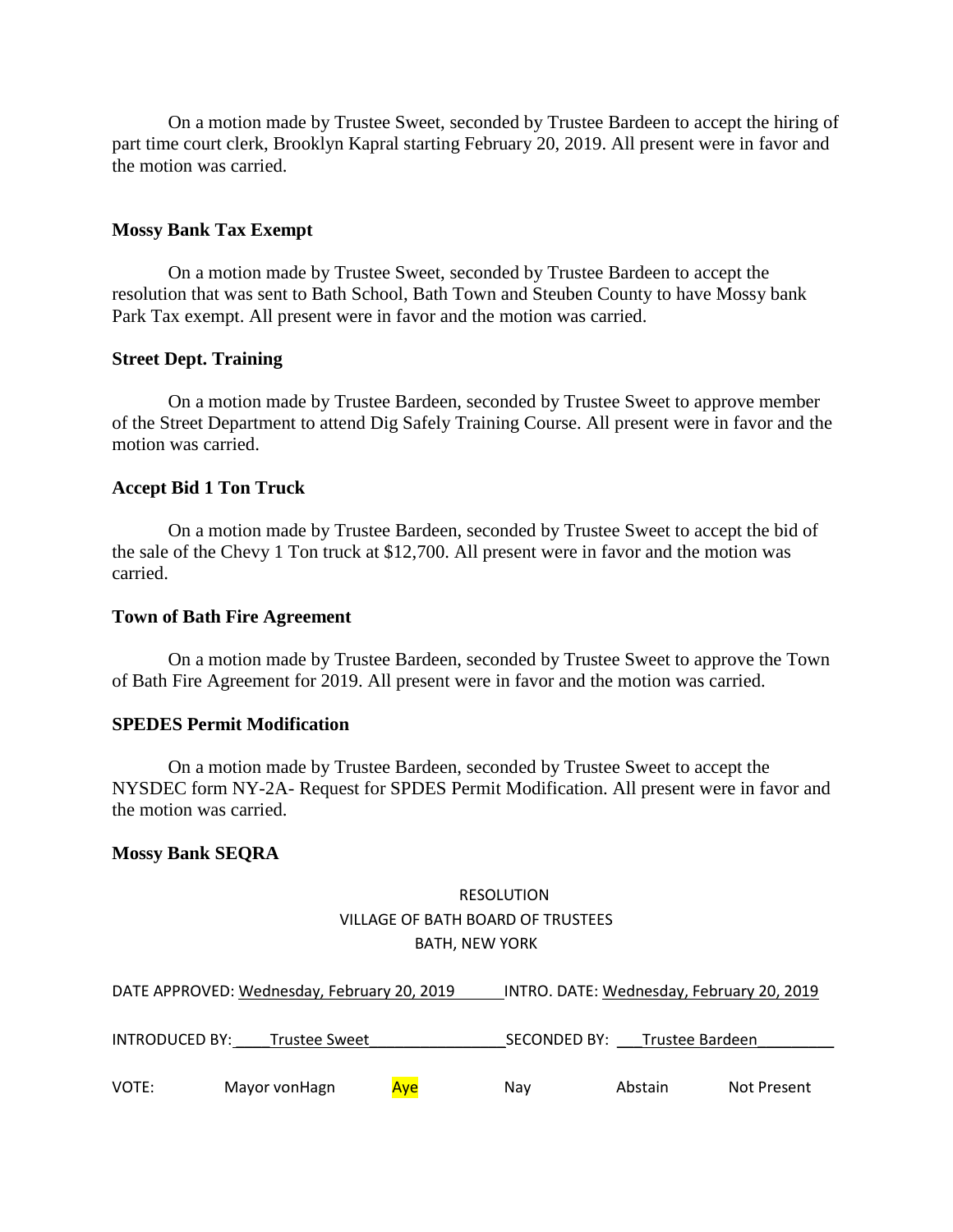| <b>Trustee Glass</b> | Ave | Nav | Abstain | <b>Not Present</b> |
|----------------------|-----|-----|---------|--------------------|
| Trustee Bardeen      | Aye | Nav | Abstain | Not Present        |
| <b>Trustee Coots</b> | Ave | Nay | Abstain | <b>Not Present</b> |
| <b>Trustee Sweet</b> | Aye | Nav | Abstain | Not Present        |

TITLE: SEQRA RESOLUTION CLASSIFYING ACTION AND MAKING A NEGATIVE DELCARATION WITH RESPECT TO PROPOSED ACTION RELATIVE TO WOOLY ADELGID TREATMENT AND PREVENTION AT MOSSY BANK.

Be it resolved that:

The Village of Bath (hereinafter "The Board") has reviewed Project information related to the following: Wooly Adelgid Treatment at Mossy Bank, a proposal to: (1) Treat, as allowed by budget, approximately five acres of Eastern Hemlock trees at the park with basal bark application of imidacloprid, a chemical agent approved and recommended by representatives of the New York Hemlock Woolly Adelgid Initiative who have visited the park. The initiative is a cooperative effort between the NYS DEC and Cornell; (2) Allow the release of Leucopis sp. Silver flies, provided by Cornell, as additional biocontrol preventative agents, if Mossy Bank is selected as a release site; (3) Allow the Cornell Lab raising silver flies to cut and remove infected Eastern Hemlock branches for rearing their control flies.

This proposal has been recommended by both DEC and Cornell in order to save our Eastern Hemlock trees in the park. Very little surface land will be disturbed, and it has been determined by DEC and Cornell that this is an environmentally sound measure, including use of the flies, which are not harmful. The manner in which imidacloprid will be applied will not result in runoff.

The Board determined it is the Lead Agency; and

The Board, as Lead Agency, duly noted the potential impacts that could arise from the Project and determined that this is an unlisted action and that a short form EAF is adequate for determining the significance of the proposed Project; and

Based upon the Board's review of the Project and the Short Form EAF, and comparison with the Criteria for Determining Significance found at 6 NYCRR § 617.7(c), the Board hereby finds that approval of the Project constitutes an action that will not have a significant impact on the environment and, therefore, does not require preparation of a draft or final environmental impact statement. This Determination of Significance shall be considered a Negative Declaration, which was prepared and filed in accordance with Article 8 of the New York Environmental Conservation Law (SEQRA); and

This determination is based upon the following facts and conclusions derived from information provided by Dr. Randy Weidner and reviewing Part 2 of the short form EAF, being the "Impact Assessment" that was performed by The Board, which assessment identified no impacts arising from the Project:

- 1. The action will not create a material conflict with the adopted land use plan; it will help to preserve the Park;
- 2. The action will not result in a change in the use or intensity of the land; it will preserve the land;
- 3. The action will not impair the character or quality if the existing community; it will improve it;
- 4. The action will not have an impact on a critical environmental area—it is not near one;
- 5. The action will not result in any different travel or traffic conditions;